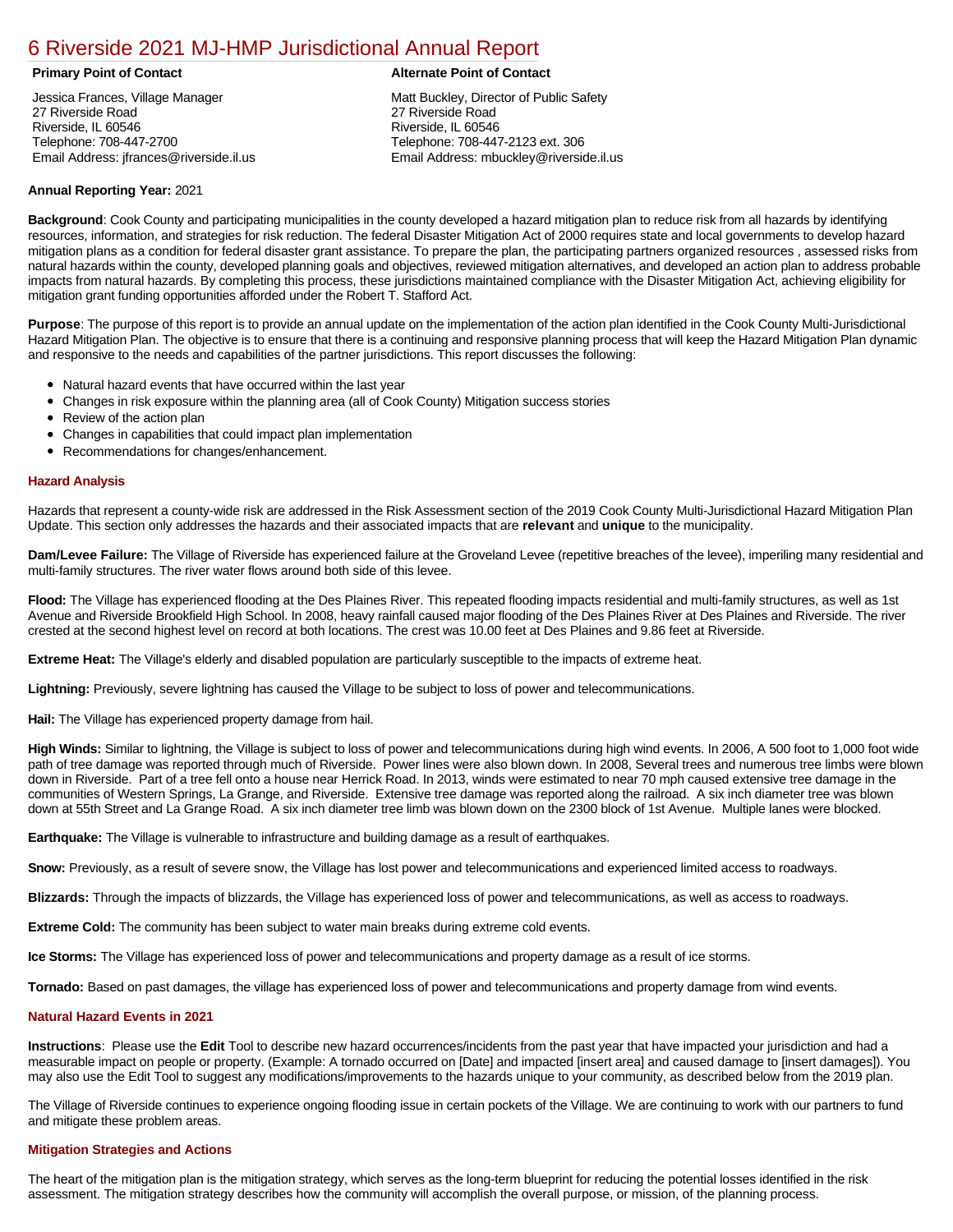#### **New Mitigation Actions**

The Village of Riverside is continually experiencing radio issues and interoperability shortcomings. It is a goal of the Village to explore new technology to support a radio network with back-up frequencies and interoperability capabilities.

# **Ongoing Mitigation Actions**

The following are ongoing actions. During the 2019 update, these "ongoing" mitigation actions and projects were modified and/or amended, as needed. Reviewers of this report should refer to the Hazard Mitigation Plan for more detailed descriptions of each action and the prioritization process. Address the following for each mitigation action:

- Was any element of the action carried out during the reporting period?
- $\bullet$  If no action was completed, why?
- Is the timeline for implementation or the action still appropriate?
- If the action was completed, does it need to be changed or removed from the action plan?

| TABLE: HAZARD MITIGATION ACTION PLAN MATRIX                                                                                                                                  |                                           |                                                               |                                    |                                 |                         |                           |                              |                                                            |  |
|------------------------------------------------------------------------------------------------------------------------------------------------------------------------------|-------------------------------------------|---------------------------------------------------------------|------------------------------------|---------------------------------|-------------------------|---------------------------|------------------------------|------------------------------------------------------------|--|
| <b>Completion status legend:</b><br>$O =$ Action Ongoing toward Completion<br>$N = New$<br>$R =$ Want Removed from Annex<br>$C = Project Completed$<br>$X = No$ Action Taken |                                           |                                                               |                                    |                                 |                         |                           |                              |                                                            |  |
| 2021 Status                                                                                                                                                                  | 2020 Status                               | 2019 Status                                                   | <b>Hazards</b><br><b>Mitigated</b> | <b>Objectives</b><br>Met        | Lead<br><b>Agencies</b> | <b>Estimated</b><br>Cost  | Sources of<br><b>Funding</b> | <b>Timeline/Projected</b><br><b>Completion Date</b><br>(a) |  |
| Action R5.1-Test reverse 911 emergency notification system Everbridge                                                                                                        |                                           |                                                               |                                    |                                 |                         |                           |                              |                                                            |  |
| <b>Status Description:</b>                                                                                                                                                   |                                           |                                                               |                                    |                                 |                         |                           |                              |                                                            |  |
| Ongoing                                                                                                                                                                      | Ongoing                                   | Ongoing                                                       | All Hazards                        | 1, 5                            | Fire Dept.              | Medium                    | General<br>revenue           | Short-term                                                 |  |
|                                                                                                                                                                              | Action R5.2-Implement FEMA CRS evaluation |                                                               |                                    |                                 |                         |                           |                              |                                                            |  |
| <b>Status Description:</b>                                                                                                                                                   |                                           |                                                               |                                    |                                 |                         |                           |                              |                                                            |  |
| Ongoing                                                                                                                                                                      | Ongoing                                   | Ongoing                                                       | Flood                              | 3, 4, 5, 6, 7, 9,<br>10, 11, 13 | <b>Public Works</b>     | Low                       | General<br>revenue           | Short-term                                                 |  |
| Action R5.3-Join NOAA StormReady Program                                                                                                                                     |                                           |                                                               |                                    |                                 |                         |                           |                              |                                                            |  |
| <b>Status Description:</b>                                                                                                                                                   |                                           |                                                               |                                    |                                 |                         |                           |                              |                                                            |  |
| Joined<br>Program                                                                                                                                                            | Ongoing                                   | Ongoing                                                       | Severe<br>weather.<br>Tornado      | 3, 4, 5, 6, 7, 9,<br>10, 11, 13 | Fire Dept.              | Low                       | Annual budget                | Short-term                                                 |  |
|                                                                                                                                                                              |                                           | Action R5.4-Olmstead watershed plan (Improvement #7)          |                                    |                                 |                         |                           |                              |                                                            |  |
| <b>Status Description:</b>                                                                                                                                                   |                                           |                                                               |                                    |                                 |                         |                           |                              |                                                            |  |
| Ongoing                                                                                                                                                                      | Ongoing                                   | Ongoing                                                       | Flood                              | 1, 6, 9                         | <b>Public Works</b>     | \$960,000:<br>Medium      | Grant/sewer<br>fees          | Short-term                                                 |  |
|                                                                                                                                                                              |                                           | Action R5.5-Olmstead sewer separation plan (Improvement #8)   |                                    |                                 |                         |                           |                              |                                                            |  |
| <b>Status Description:</b>                                                                                                                                                   |                                           |                                                               |                                    |                                 |                         |                           |                              |                                                            |  |
| Ongoing                                                                                                                                                                      | Ongoing                                   | Ongoing                                                       | Flood                              | 1, 6, 9                         | <b>Public Works</b>     | \$1.6 million:<br>Medium  | Grant/sewer<br>fees          | Short-term                                                 |  |
| <b>Action R5.6</b> —Longcommon sewer separation & storage vault plan (Improvement #4)                                                                                        |                                           |                                                               |                                    |                                 |                         |                           |                              |                                                            |  |
| <b>Status Description:</b>                                                                                                                                                   |                                           |                                                               |                                    |                                 |                         |                           |                              |                                                            |  |
| Ongoing                                                                                                                                                                      | Ongoing                                   | Ongoing                                                       | Flood                              | 1, 6, 9                         | <b>Public Works</b>     | \$2.8 million;<br>Medium  | Grant/sewer<br>fees          | Short-term                                                 |  |
| Action R5.7-Nuttall sewer separation plan (Improvement #5)                                                                                                                   |                                           |                                                               |                                    |                                 |                         |                           |                              |                                                            |  |
| <b>Status Description:</b>                                                                                                                                                   |                                           |                                                               |                                    |                                 |                         |                           |                              |                                                            |  |
| Ongoing                                                                                                                                                                      | Ongoing                                   | Ongoing                                                       | Flood                              | 1, 6, 9                         | Public Works            | \$570,000;<br>Medium      | Grant/sewer<br>fees          | Short-term                                                 |  |
|                                                                                                                                                                              |                                           | Action R5.8-Scottswood sewer separation plan (Improvement #2) |                                    |                                 |                         |                           |                              |                                                            |  |
| <b>Status Description:</b>                                                                                                                                                   |                                           |                                                               |                                    |                                 |                         |                           |                              |                                                            |  |
| Completed                                                                                                                                                                    | Completed                                 | Completed                                                     | Flood                              | 1, 6, 9                         | Public Works            | \$1.56 million;<br>Medium | Grant/sewer<br>fees          | Completed                                                  |  |
| Action R5.9-Railroad watershed proposed outlet (Improvement #1)                                                                                                              |                                           |                                                               |                                    |                                 |                         |                           |                              |                                                            |  |
| <b>Status Description:</b>                                                                                                                                                   |                                           |                                                               |                                    |                                 |                         |                           |                              |                                                            |  |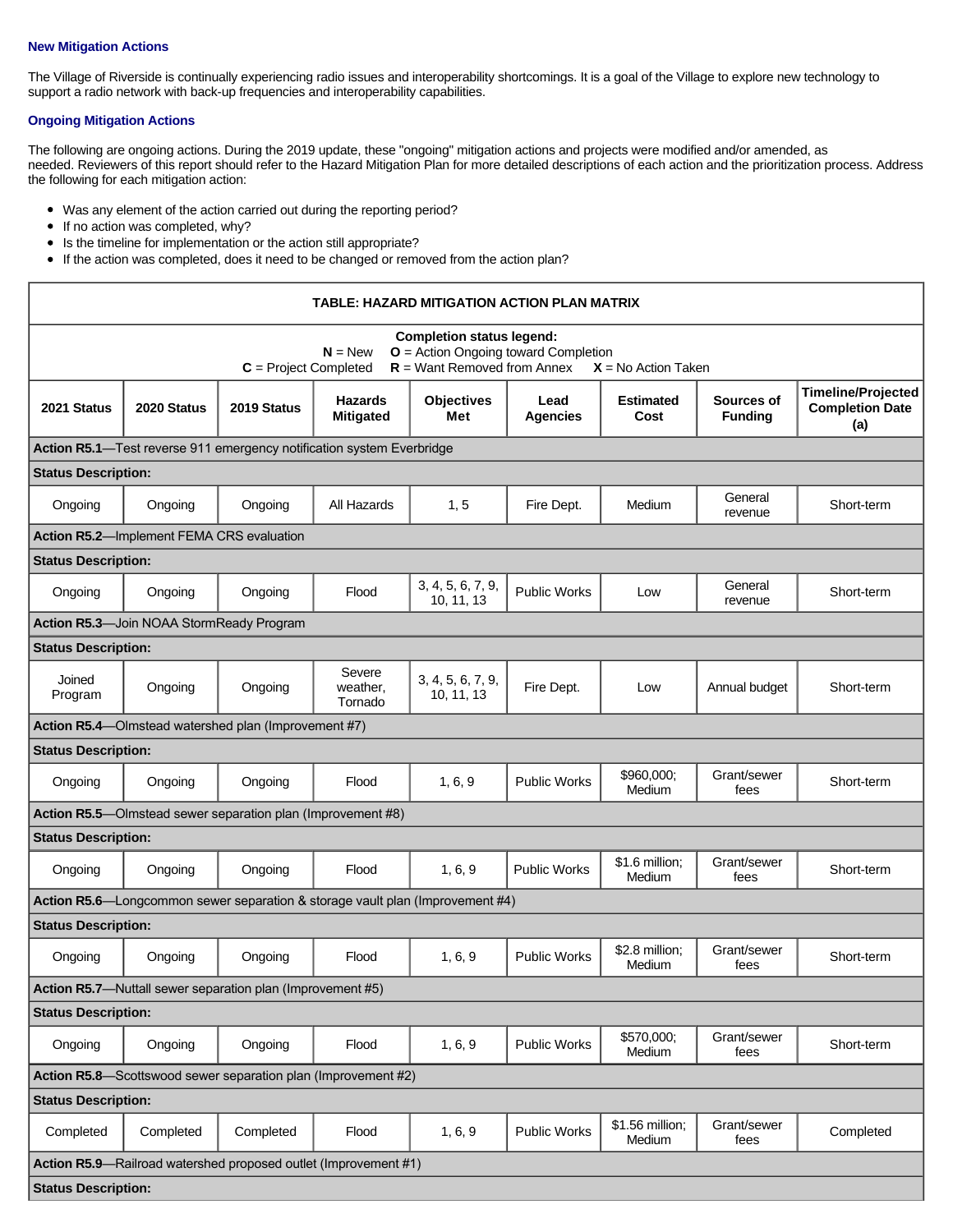| Ongoing                                                                                                                                                                                                                                                                                                                                                                             | Ongoing | Ongoing                                                                          | Flood                          | 1, 6, 9                                                                                                  | <b>Public Works</b>     | \$64,000:<br>Medium              | Grant/annual<br>budget                                             | Short-term                                                                                                                                                 |
|-------------------------------------------------------------------------------------------------------------------------------------------------------------------------------------------------------------------------------------------------------------------------------------------------------------------------------------------------------------------------------------|---------|----------------------------------------------------------------------------------|--------------------------------|----------------------------------------------------------------------------------------------------------|-------------------------|----------------------------------|--------------------------------------------------------------------|------------------------------------------------------------------------------------------------------------------------------------------------------------|
| Action R5.10-Maplewood watershed proposed relief (Improvement #3)                                                                                                                                                                                                                                                                                                                   |         |                                                                                  |                                |                                                                                                          |                         |                                  |                                                                    |                                                                                                                                                            |
| <b>Status Description:</b>                                                                                                                                                                                                                                                                                                                                                          |         |                                                                                  |                                |                                                                                                          |                         |                                  |                                                                    |                                                                                                                                                            |
| Ongoing                                                                                                                                                                                                                                                                                                                                                                             | Ongoing | Ongoing                                                                          | Flood                          | 1, 6, 9                                                                                                  | <b>Public Works</b>     | \$150,000; High                  | Grant/sewer<br>fees                                                | Long-term                                                                                                                                                  |
|                                                                                                                                                                                                                                                                                                                                                                                     |         | Action R5.11-Rear yard storm sewer connections (Improvement #6)                  |                                |                                                                                                          |                         |                                  |                                                                    |                                                                                                                                                            |
| <b>Status Description:</b>                                                                                                                                                                                                                                                                                                                                                          |         |                                                                                  |                                |                                                                                                          |                         |                                  |                                                                    |                                                                                                                                                            |
| Ongoing                                                                                                                                                                                                                                                                                                                                                                             | Ongoing | Ongoing                                                                          | Flood                          | 1, 6, 9                                                                                                  | <b>Public Works</b>     | \$75,000 per<br>city block; High | Grant/sewer<br>fees                                                | Long-term                                                                                                                                                  |
|                                                                                                                                                                                                                                                                                                                                                                                     |         |                                                                                  |                                |                                                                                                          |                         |                                  |                                                                    | Action R5.12-Where appropriate, support retrofitting, purchase, or relocation of structures in hazard-prone areas to prevent future structure damage. Give |
| <b>Status Description:</b>                                                                                                                                                                                                                                                                                                                                                          |         | priority to properties with exposure to repetitive losses.                       |                                |                                                                                                          |                         |                                  |                                                                    |                                                                                                                                                            |
|                                                                                                                                                                                                                                                                                                                                                                                     |         |                                                                                  |                                |                                                                                                          |                         |                                  | <b>FEMA Hazard</b>                                                 | Long-term                                                                                                                                                  |
| Ongoing                                                                                                                                                                                                                                                                                                                                                                             | Ongoing | Ongoing                                                                          | Αll                            | 7, 13                                                                                                    | Village                 | High                             | Mitigation<br>Grants                                               | (depending on<br>funding)                                                                                                                                  |
|                                                                                                                                                                                                                                                                                                                                                                                     |         | Action R5.13-Continue to support the countywide actions identified in this plan. |                                |                                                                                                          |                         |                                  |                                                                    |                                                                                                                                                            |
| <b>Status Description:</b>                                                                                                                                                                                                                                                                                                                                                          |         |                                                                                  |                                |                                                                                                          |                         |                                  |                                                                    |                                                                                                                                                            |
| Ongoing                                                                                                                                                                                                                                                                                                                                                                             | Ongoing | Ongoing                                                                          | All                            | All                                                                                                      | Village                 | Low                              | <b>General Fund</b>                                                | Short- and long-term                                                                                                                                       |
|                                                                                                                                                                                                                                                                                                                                                                                     |         |                                                                                  |                                | Action R5.14—Actively participate in the plan maintenance strategy identified in this plan.              |                         |                                  |                                                                    |                                                                                                                                                            |
| <b>Status Description:</b>                                                                                                                                                                                                                                                                                                                                                          |         |                                                                                  |                                |                                                                                                          |                         |                                  |                                                                    |                                                                                                                                                            |
| Ongoing                                                                                                                                                                                                                                                                                                                                                                             | Ongoing | Ongoing                                                                          | All                            | 3,4,6                                                                                                    | DHSEM,<br>Village       | Low                              | <b>General Fund</b>                                                | Short-term                                                                                                                                                 |
| Action R5.15-Maintain good standing under the National Flood Insurance Program by implementing programs that meet or exceed the minimum NFIP<br>requirements. Such programs include enforcing an adopted flood damage prevention ordinance, participating in floodplain mapping updates, and providing<br>public assistance and information on floodplain requirements and impacts. |         |                                                                                  |                                |                                                                                                          |                         |                                  |                                                                    |                                                                                                                                                            |
| <b>Status Description:</b>                                                                                                                                                                                                                                                                                                                                                          |         |                                                                                  |                                |                                                                                                          |                         |                                  |                                                                    |                                                                                                                                                            |
| Ongoing                                                                                                                                                                                                                                                                                                                                                                             | Ongoing | Ongoing                                                                          | Flooding                       | 4, 6, 9                                                                                                  | <b>Public Works</b>     | Low                              | <b>General Fund</b>                                                | Short-term and<br>ongoing                                                                                                                                  |
|                                                                                                                                                                                                                                                                                                                                                                                     |         |                                                                                  |                                | Action R5.16—Where feasible, implement a program to record high water marks following high-water events. |                         |                                  |                                                                    |                                                                                                                                                            |
| <b>Status Description:</b>                                                                                                                                                                                                                                                                                                                                                          |         |                                                                                  |                                |                                                                                                          |                         |                                  |                                                                    |                                                                                                                                                            |
| Ongoing                                                                                                                                                                                                                                                                                                                                                                             | Ongoing | Ongoing                                                                          | Flooding,<br>Severe<br>Weather | 3, 6, 9                                                                                                  | Village                 | Medium                           | General Fund;<br><b>FEMA Grant</b><br>Funds (Public<br>Assistance) | Long-term                                                                                                                                                  |
| Action R5.17-Integrate the hazard mitigation plan into other plans, programs, or resources that dictate land use or redevelopment.                                                                                                                                                                                                                                                  |         |                                                                                  |                                |                                                                                                          |                         |                                  |                                                                    |                                                                                                                                                            |
| <b>Status Description:</b>                                                                                                                                                                                                                                                                                                                                                          |         |                                                                                  |                                |                                                                                                          |                         |                                  |                                                                    |                                                                                                                                                            |
| Ongoing                                                                                                                                                                                                                                                                                                                                                                             | Ongoing | Ongoing                                                                          | All                            | 3, 4, 6, 10, 13                                                                                          | Village                 | Low                              | <b>General Fund</b>                                                | Short-term                                                                                                                                                 |
| Action R5.18—Consider the development and implementation of a Capital Improvements Program (CIP) to increase the Village's regulatory, financial and<br>technical capability to implement mitigation actions.                                                                                                                                                                       |         |                                                                                  |                                |                                                                                                          |                         |                                  |                                                                    |                                                                                                                                                            |
| <b>Status Description:</b>                                                                                                                                                                                                                                                                                                                                                          |         |                                                                                  |                                |                                                                                                          |                         |                                  |                                                                    |                                                                                                                                                            |
| Ongoing                                                                                                                                                                                                                                                                                                                                                                             | Ongoing | Ongoing                                                                          | All                            | 1, 2, 7                                                                                                  | <b>Public Works</b>     | High                             | CIP component<br>of general fund<br>(if implemented)               | Long-term                                                                                                                                                  |
| Action R5.19-Install the Groveland flood wall on West Ave and Park Place                                                                                                                                                                                                                                                                                                            |         |                                                                                  |                                |                                                                                                          |                         |                                  |                                                                    |                                                                                                                                                            |
| <b>Status Description:</b>                                                                                                                                                                                                                                                                                                                                                          |         |                                                                                  |                                |                                                                                                          |                         |                                  |                                                                    |                                                                                                                                                            |
| Ongoing                                                                                                                                                                                                                                                                                                                                                                             | Ongoing | New                                                                              | Flood                          | 2, 7                                                                                                     | Village of<br>Riverside | Over<br>\$7,000,000              | Funded through<br>Army Corp. and<br><b>MWRD</b>                    | 2022                                                                                                                                                       |
| <b>Action R5.20</b> —Install the Railroad Drainage Outlet                                                                                                                                                                                                                                                                                                                           |         |                                                                                  |                                |                                                                                                          |                         |                                  |                                                                    |                                                                                                                                                            |
| <b>Status Description:</b>                                                                                                                                                                                                                                                                                                                                                          |         |                                                                                  |                                |                                                                                                          |                         |                                  |                                                                    |                                                                                                                                                            |
| Ongoing                                                                                                                                                                                                                                                                                                                                                                             | Ongoing | New                                                                              | Flood                          | 2, 3, 13                                                                                                 | <b>MWRD</b>             | \$90,000                         | Local funds;<br><b>MWRD</b>                                        | Unknown                                                                                                                                                    |
| Action R5.21-Implement the Groveland Avenue Levee Improvements                                                                                                                                                                                                                                                                                                                      |         |                                                                                  |                                |                                                                                                          |                         |                                  |                                                                    |                                                                                                                                                            |
| <b>Status Description:</b>                                                                                                                                                                                                                                                                                                                                                          |         |                                                                                  |                                |                                                                                                          |                         |                                  |                                                                    |                                                                                                                                                            |